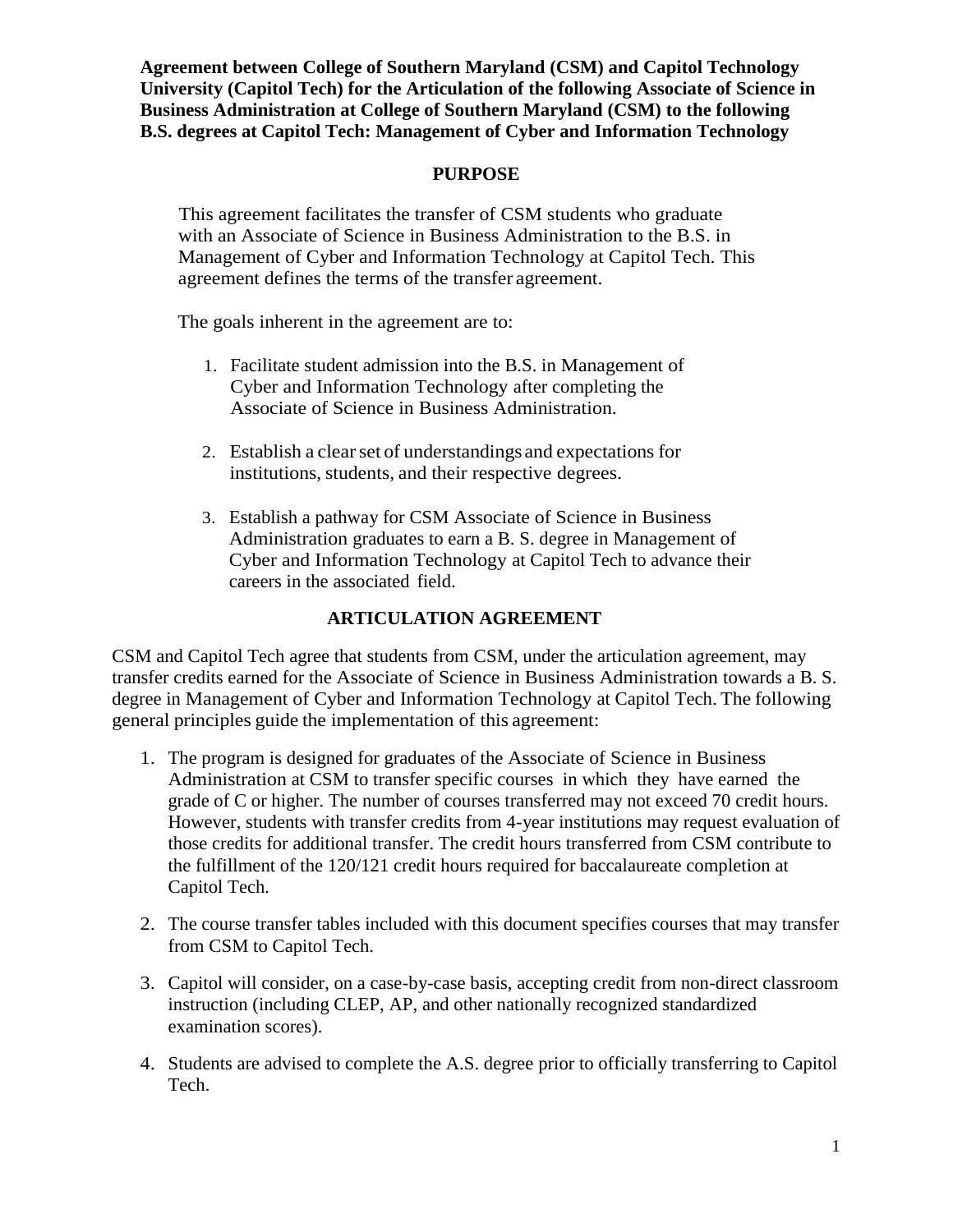- 5. CSM students who complete the Associate of Science in Business Administration with a 2.5 grade point average will be automatically accepted into the B.S. in Management of Cyber and Information Technology degree program at Capitol Tech.
- 6. Students who complete the associates degree with a GPA of 3.0 or higher and subsequently attend Capitol in either an on campus or synchronous online program fulltime will receive transfer scholarships of up to \$10,000 per year.
- 7. Students who transfer to Capitol's asynchronous eight-week term programs will qualify for the partner tuition rate (\$360 per credit hour for 2020-2021)
- 8. Students who complete the A.S. in Business Administration at CSM, the B.S. in Management of Cyber and Information Technology at Capitol Tech and who have a GPA of 3.0 or greater will be accepted into the Technical Master of Business Administration (TMBA) in Business Analytics and Data Science, the Technical Master of Business Administration (TMBA) in Cybersecurity, or the Master of Business Administration (MBA).
- 9. At the request of CSM, Capitol Tech will provide general information on the academic progress of CSM students enrolled in any of the Capitol Tech's B.S. programs. Any feedback must adhere to FERPA requirements.
- 10.The Capitol Tech BS in Construction Safety is a Board of Certified Safety Professionals (BCPS) QAP program. Upon graduation, graduates of a BCPS QAP program like this are eligible to apply for the Graduate Safety Practitioner® (GSP®), a BCSP-approved credential necessary to apply for the Certified Safety Professional® (CSP®). In order for Capitol Tech to obtain this status, all the safety, math, and science courses we offer in this program include their mandatory criteria.
- 11.CSM and Capitol Tech agree to monitor the performance of this agreement when any changes to program curriculum occur.
- 12.CSM and Capitol Tech agree to publicize this agreement on their web sites.
- 13.The course transfer tables are subject to a five-year review for updating and revising as necessary by the appropriate CSM and Capitol Tech officials without affecting the signed agreement.
- 14.Either party may terminate the agreement with 60 days advance written notice to the other. Termination of the agreement will not affect any students currently enrolled in the Associate of Science in Business Administration who are taking courses at Capitol or who are accepted into the Management of Cyber and Information Technology at Capitol Tech.
- 15.This agreement becomes effective on the date that the last authorizing party has signed the agreement. The last signer will write the date on the signature page.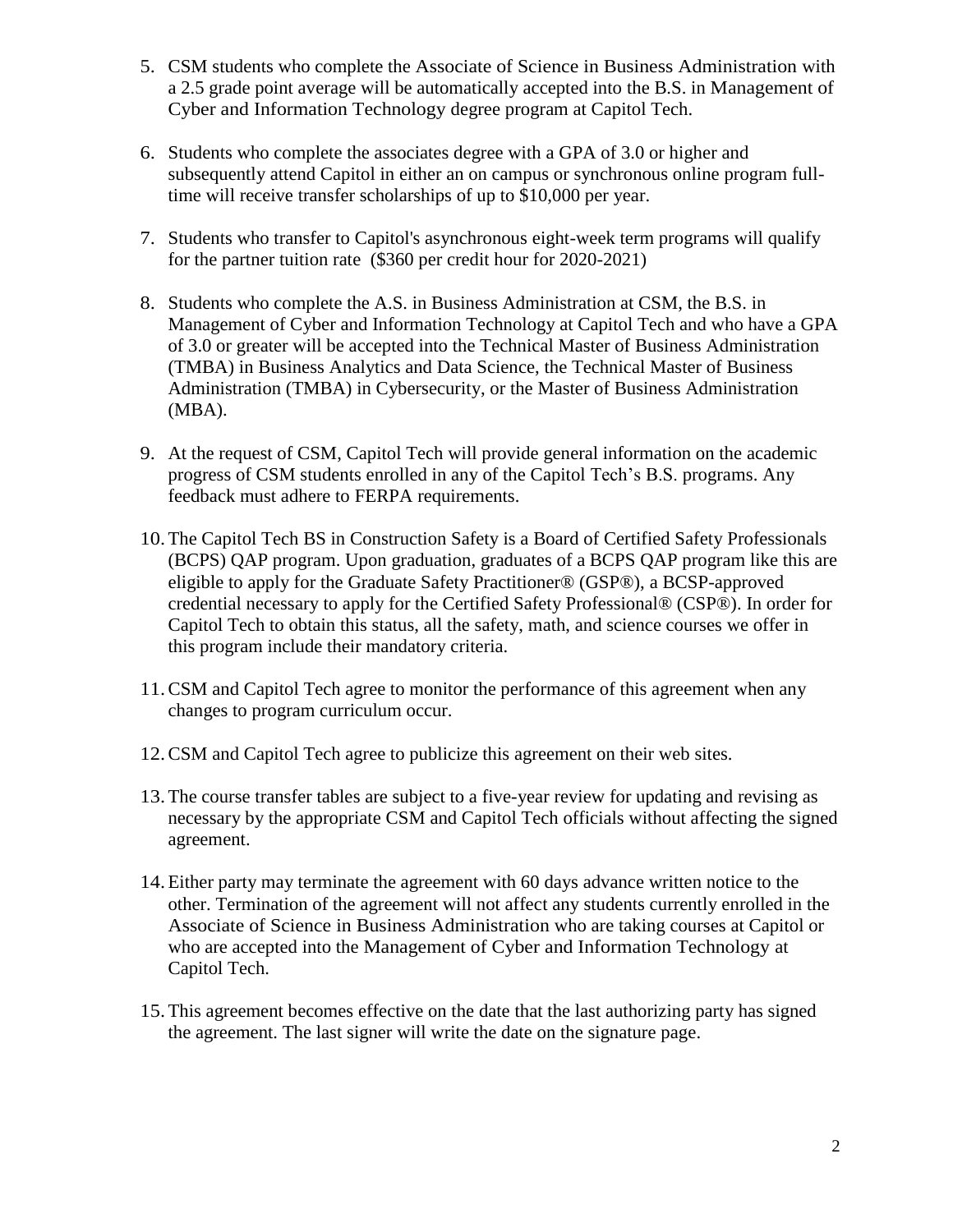## **Course Requirements for MANAGEMENT of CYBER and INFORMATION TECHNOLOGY Degree**

| <b>COURSE NUMBER, TITLE and NUMBER of CREDITS</b>           |                                | <b>COURSE NUMBER, TITLE and NUMBER of CREDITS</b> |                                |
|-------------------------------------------------------------|--------------------------------|---------------------------------------------------|--------------------------------|
| <b>Business Fundamentals</b>                                | <b>18 Credits</b>              | <b>Information Technology</b>                     | 33 Credits                     |
| BUS-174 Intro to Business/Management (3)                    | ECN/BAD-1015                   | BUS-250 Database for Managers (3)                 |                                |
| BUS-200 Business Communications (3)                         | <b>BAD-1335</b>                | BUS-362 Information Systems for Managers (3)      |                                |
| BUS-270 Financial Accounting I (3)                          | <b>ACC-2010</b>                | CT-152 Introduction to Unix (3)                   |                                |
| BUS-275 Human Resource Management (3)                       | <b>BAD-2700</b>                | CS-130 Intro to Programming Using Java (3)        | CSC-1110                       |
| BUS-280 Macroeconomics (3) OR<br>BUS-281 Microeconomics (3) | <b>ECN-2020</b>                | CS-150 Intro to Programming Using C (3)           |                                |
| BUS-372 Financial Management (3)                            |                                | IAE-201 Introduction to IA Concepts (3)           |                                |
| <b>Business Administration</b>                              | 24 Credits                     | IAE-250 Comprehen Comp/Network Sec I (3)          |                                |
| BUS-208 Internet and the Law (3)                            | <b>BAD-2070</b>                | IAE-260 Secure Sys/Admin and Ops (3)              |                                |
| BUS-279 Introduction to Leadership (3)                      | <b>BAD-2710</b>                | IAE-325 Secure Data Comm/Cryptology (3)           |                                |
| BUS-301 Project Management (3)                              |                                | IAE-402 Intro to Incident Hand/Mal Code (3)       |                                |
| BUS-386 Organizational Theory/Behavior (3)                  |                                | NT-100 Computer Arch & Construction (3)           |                                |
| BUS-410 Strategic Management (3)                            |                                |                                                   |                                |
| BUS-454 International Business (3)                          |                                | <b>Mathematics and Science</b>                    | <b>15 Credits</b>              |
| BUS-457 Senior Design I (3)                                 |                                | BUS-246 Business Research Methods (3)             |                                |
| BUS-458 Senior Design II (3)                                |                                | MA-110 Business Management Math I* (3)            | MTH-1560 or<br><b>MTH-1200</b> |
| <b>Humanities and Social Sciences</b>                       | <b>18 Credits</b>              | MA-111 Business Management Math II** (3)          |                                |
| HU-331 OR 332 Arts and Ideas (3)                            |                                | MA-128 Introduction to Statistics (3)             | MTH-1015                       |
| SS-351 Ethics (3)                                           |                                | Science Elective: Advise NT-150 (3)               | <b>SCE-1010</b>                |
| Humanities Elective (3)                                     | PHL-1430 or PHL-<br>1150       | <b>English Communications</b>                     | <b>6 Credits</b>               |
| Humanities Elective (3)                                     | <b>COM-1010 or</b><br>COM-1650 | EN-101 English Communications I (3)               | <b>ENG-1010</b>                |
| Social Science Elective (3)                                 | Social Science                 | EN-102 English Communications II (3)              | <b>ENG-1020</b>                |
| Social Science Elective (3)                                 | <b>ECN-2025</b>                |                                                   |                                |
|                                                             |                                | <b>Technical Electives (SEE RECOMMENDED LIST)</b> | <b>6 Credits</b>               |
| <b>Evaluator</b>                                            | <b>Date</b>                    | 1.Elective                                        | FYS-1010                       |
| 1.                                                          |                                | 2. Elective                                       | <b>ACC-2020</b>                |
| 2.                                                          |                                | <b>Transfer Schools</b><br>$T_1 =$<br>$T_3 =$     |                                |
| 3.                                                          |                                | $T_4 =$<br>$T_2 =$                                |                                |
| <b>Student's First Name</b>                                 | <b>Initial</b>                 | <b>Comments</b>                                   |                                |
|                                                             |                                |                                                   |                                |
| <b>Student's Last Name</b>                                  |                                |                                                   |                                |

**Bachelor of Science (120 Credits)**

Students are required to complete FS-100 (Freshman Seminar) unless the student has transferred 24 credit hours or greater. A student may be requiredto complete MA-005, EN-001, and CS-100 based on placement test results.

\*May substitute a higher-level math class. \*\*May substitute a higher-level math class.